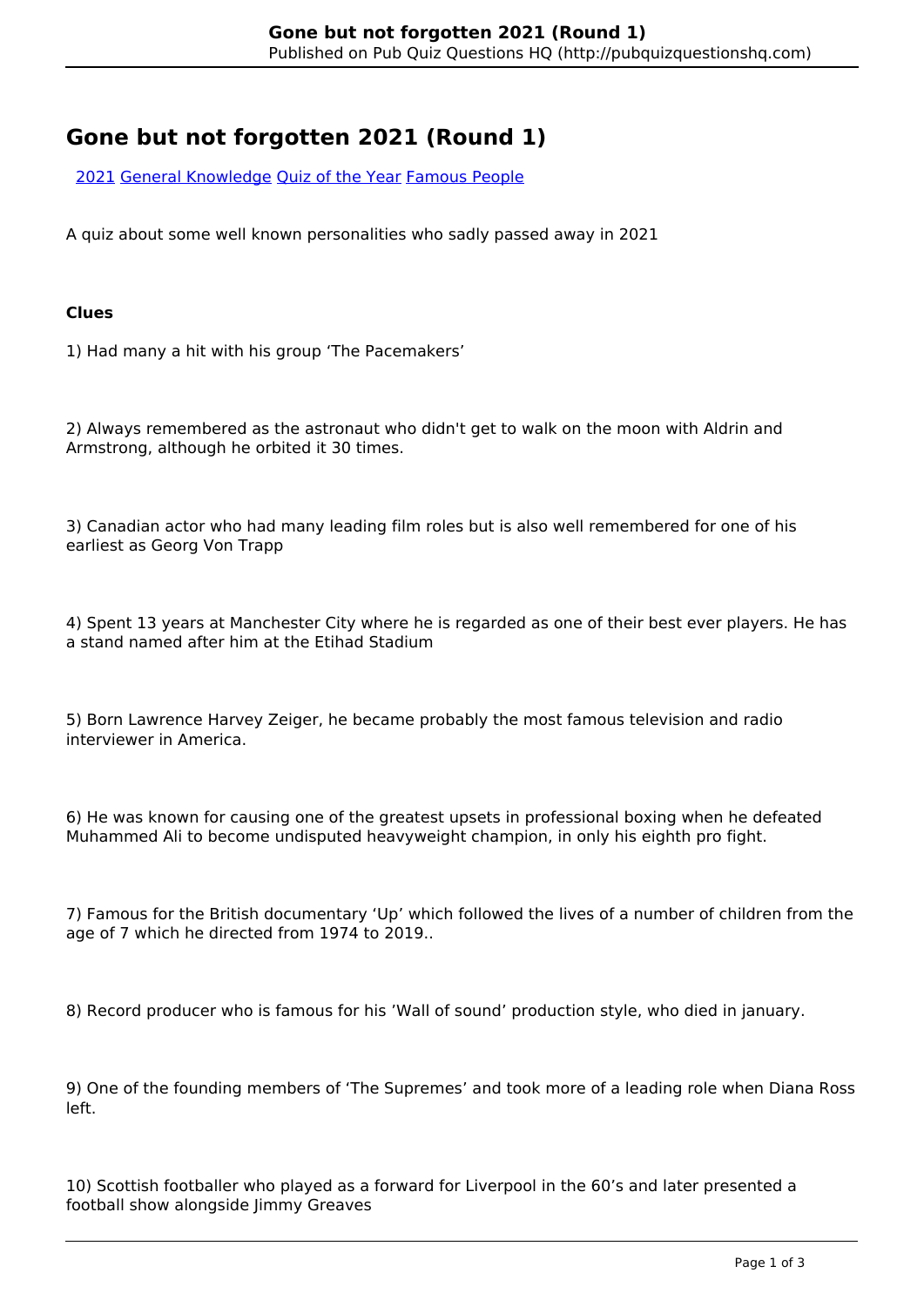#### **Answers**

1) Had many a hit with his group 'The Pacemakers'

## **Gerry Marsden**

2) Always remembered as the astronaut who didn't get to walk on the moon with Aldrin and Armstrong, although he orbited it 30 times.

## **Michael Collins**

3) Canadian actor who had many leading film roles but is also well remembered for one of his earliest as Georg Von Trapp

## **Christopher Plummer**

4) Spent 13 years at Manchester City where he is regarded as one of their best ever players. He has a stand named after him at the Etihad Stadium

## **Colin Bell**

5) Born Lawrence Harvey Zeiger, he became probably the most famous television and radio interviewer in America.

## **Larry King**

6) He was known for causing one of the greatest upsets in professional boxing when he defeated Muhammed Ali to become undisputed heavyweight champion, in only his eighth pro fight.

#### **Leon Spinks**

7) Famous for the British documentary 'Up' which followed the lives of a number of children from the age of 7 which he directed from 1974 to 2019..

## **Michael Apted**

8) Record producer who is famous for his 'Wall of sound' production style, who died in january.

#### **Phil Spector**